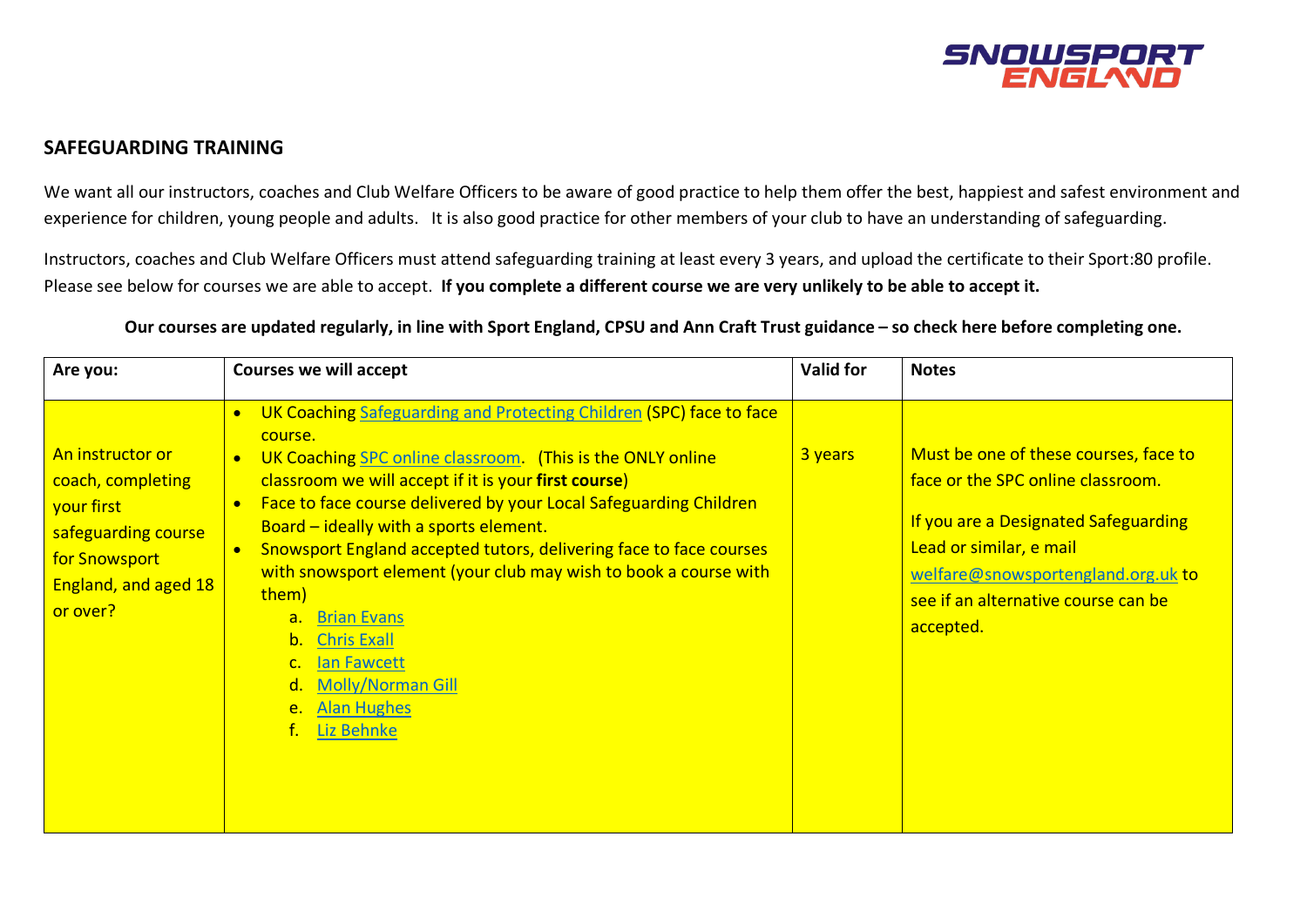

| An instructor or<br>coach, completing a<br>Refresher (every 3<br>years) and aged 18 or<br>over?<br>An instructor or<br>coach, completing a<br>Refresher (every 3<br>years) anyone aged<br>18 or over | Any of the courses in the yellow section. Or:<br>Safeguarding and Protecting Children in Sport E learning course -<br>$\bullet$<br>UK Coaching $-3$ to choose from<br><b>Child Protection in Sport &amp; Active Leisure</b><br>$\bullet$<br>Safeguarding training delivered by another NGB (eg football, tennis<br>etc)                                                                                                                                                                                                                                                                                            | 3 years | If you complete a different course, if we<br>accept it, it will only be valid for 1 year                                                                                                                                                                                       |
|------------------------------------------------------------------------------------------------------------------------------------------------------------------------------------------------------|--------------------------------------------------------------------------------------------------------------------------------------------------------------------------------------------------------------------------------------------------------------------------------------------------------------------------------------------------------------------------------------------------------------------------------------------------------------------------------------------------------------------------------------------------------------------------------------------------------------------|---------|--------------------------------------------------------------------------------------------------------------------------------------------------------------------------------------------------------------------------------------------------------------------------------|
| A Club Welfare<br>Officer, in a club<br>working with<br>children?                                                                                                                                    | You need to attend 2 courses:<br>Any of the courses in the yellow section Or:<br>A work based safeguarding course<br>$\bullet$<br>A course delivered by another sports NGB (eg football, tennis etc)<br>$\bullet$<br>An e learning sports course (not a refresher)<br>$\bullet$<br><b>AND</b><br>Time to Listen training for Club Welfare Officers. We run the online<br>classroom version of these courses at least annually, E mail for<br>information. You can also contact your Local Active Partnership to see if<br>they are running any, or check the CPSU website for other organisations<br>running them. | 3 years | If you are not also a coach or instructor,<br>we can be more flexible about the<br>general safeguarding course you do<br>every 3 years. If you are also a coach or<br>instructor, please see yellow section<br>above.<br>All CWOs must also do Time to Listen<br>every 3 years |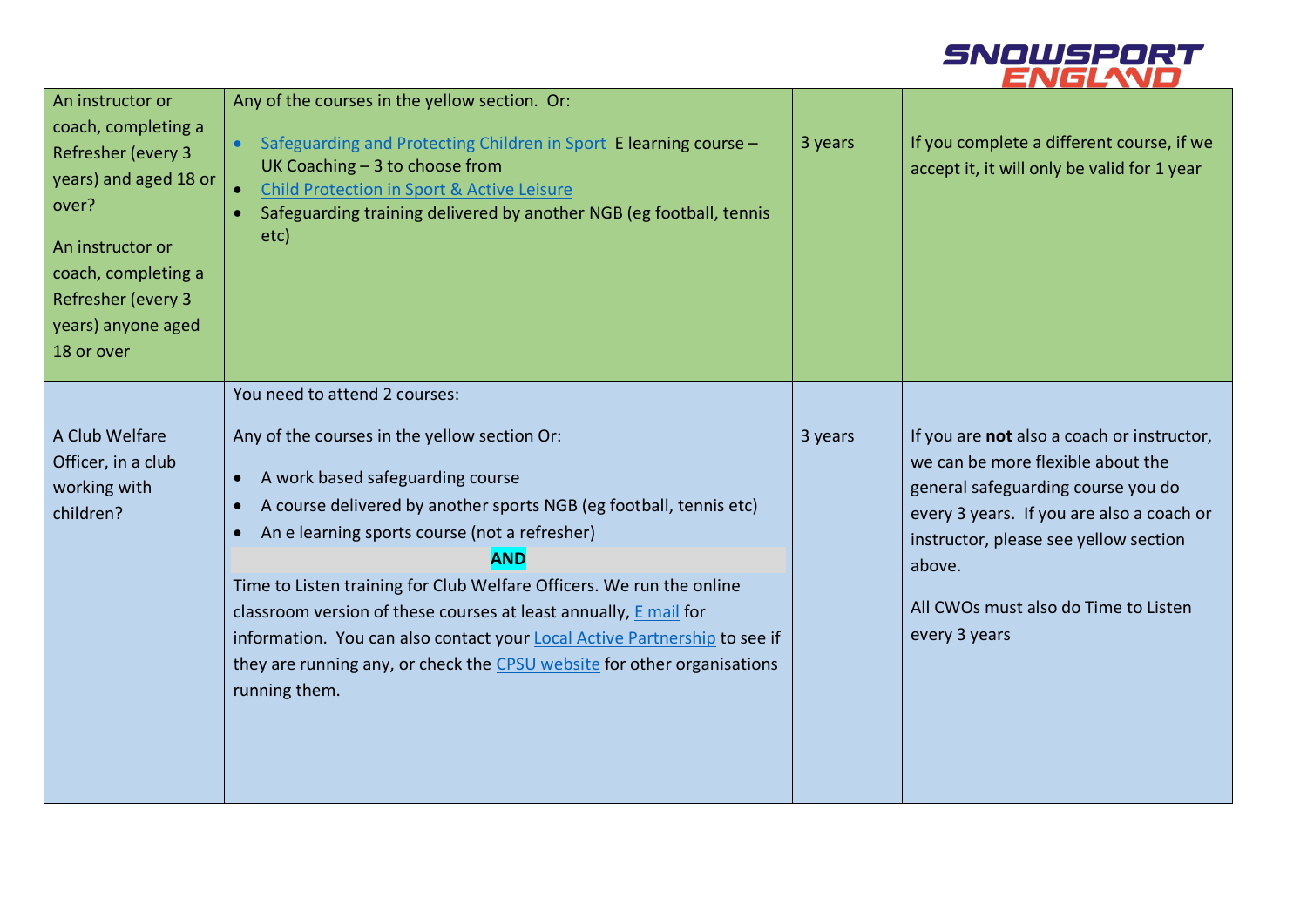

| A Club Welfare<br>Officer, in a club<br><b>ONLY working with</b><br>Over 18s | You need to either attend the same 2 courses as a Club Welfare Officer<br>working with children (blue section above) OR:<br>UK Coaching Safeguarding Adults e-learning course<br>$\bullet$                                                                                                                                                                                                                                                                                                                                                                                                                                               | 3 years |                                                                                                                                                                                                              |
|------------------------------------------------------------------------------|------------------------------------------------------------------------------------------------------------------------------------------------------------------------------------------------------------------------------------------------------------------------------------------------------------------------------------------------------------------------------------------------------------------------------------------------------------------------------------------------------------------------------------------------------------------------------------------------------------------------------------------|---------|--------------------------------------------------------------------------------------------------------------------------------------------------------------------------------------------------------------|
| Aged under 18, and a<br>coach or instructor<br>or trainee?                   | 1. UK Coaching 16-18 year olds e-classroom SPC<br>2. UK Coaching Safeguarding and Protecting Children (SPC) face to face<br>course if accompanied by an adult<br>3. Face to face course delivered by your Local Safeguarding Children<br>Board - ideally with a sports element. - check first that they will<br>accept under 18s<br>4. Snowsport England accepted tutors, delivering face to face courses<br>with snowsport element (your club may wish to book a course with<br>them)<br><b>Brian Evans</b><br>a.<br><b>Chris Exall</b><br>$\mathbf{b}$ .<br>lan Fawcett<br><b>Molly/Norman Gill</b><br>e. Alan Hughes<br>f. Liz Behnke |         | The UK Coaching 16-18 SPC e-classroom<br>will be valid for one year, or until 6<br>months after your $18th$ birthday -<br>whichever is longer.<br>All the face to face courses will be valid<br>for 3 years. |